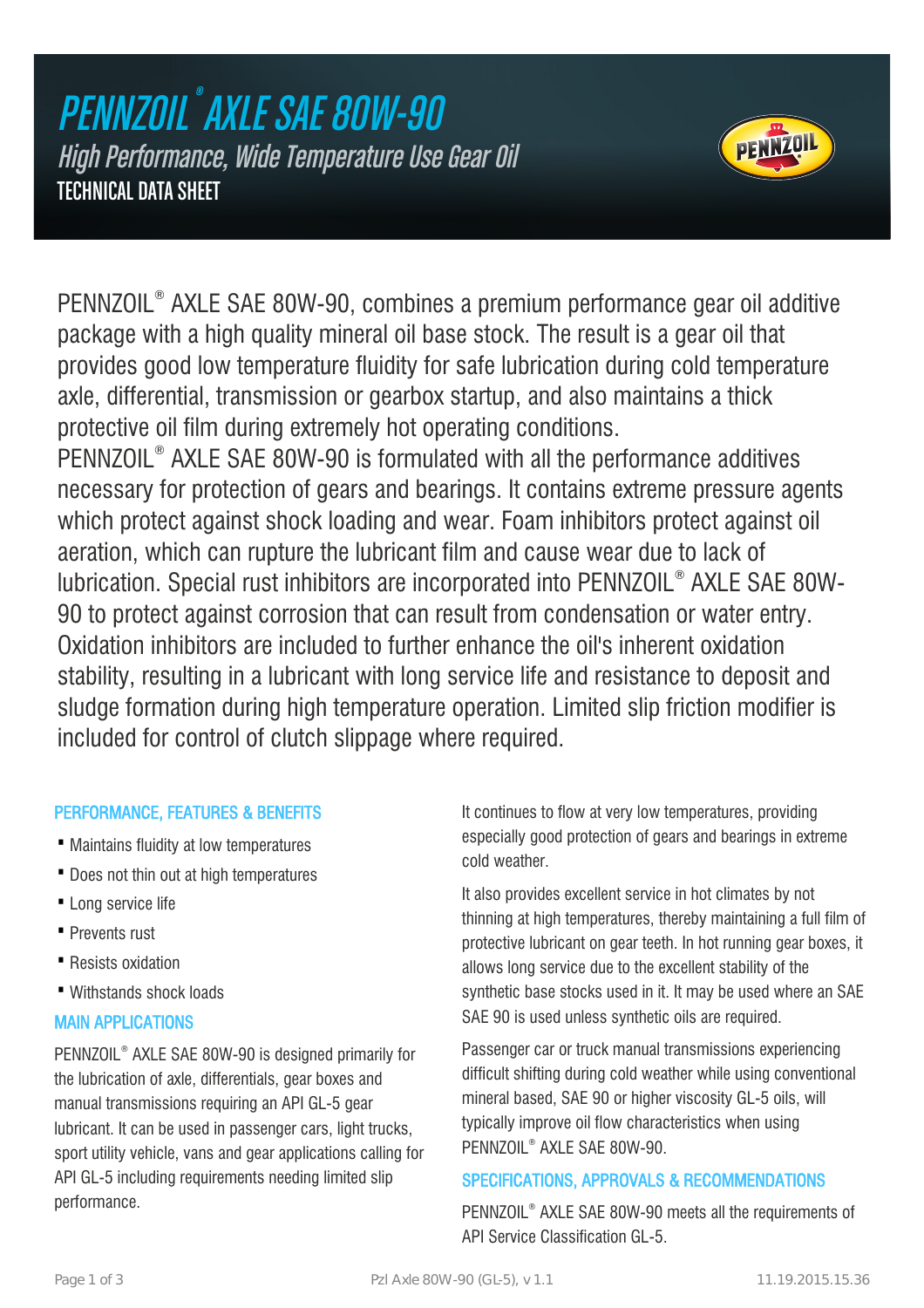# PENNZOIL<sup>®</sup> AXLE SAE 80W-90

High Performance, Wide Temperature Use Gear Oil

For a full listing of equipment approvals and recommendations, please consult your local Shell Technical Help Desk.

To find the right Pennzoil® product for your vehicles and equipment, please consult www.pennzoil.com to look up the right motor oil recommendation using our oil selector.